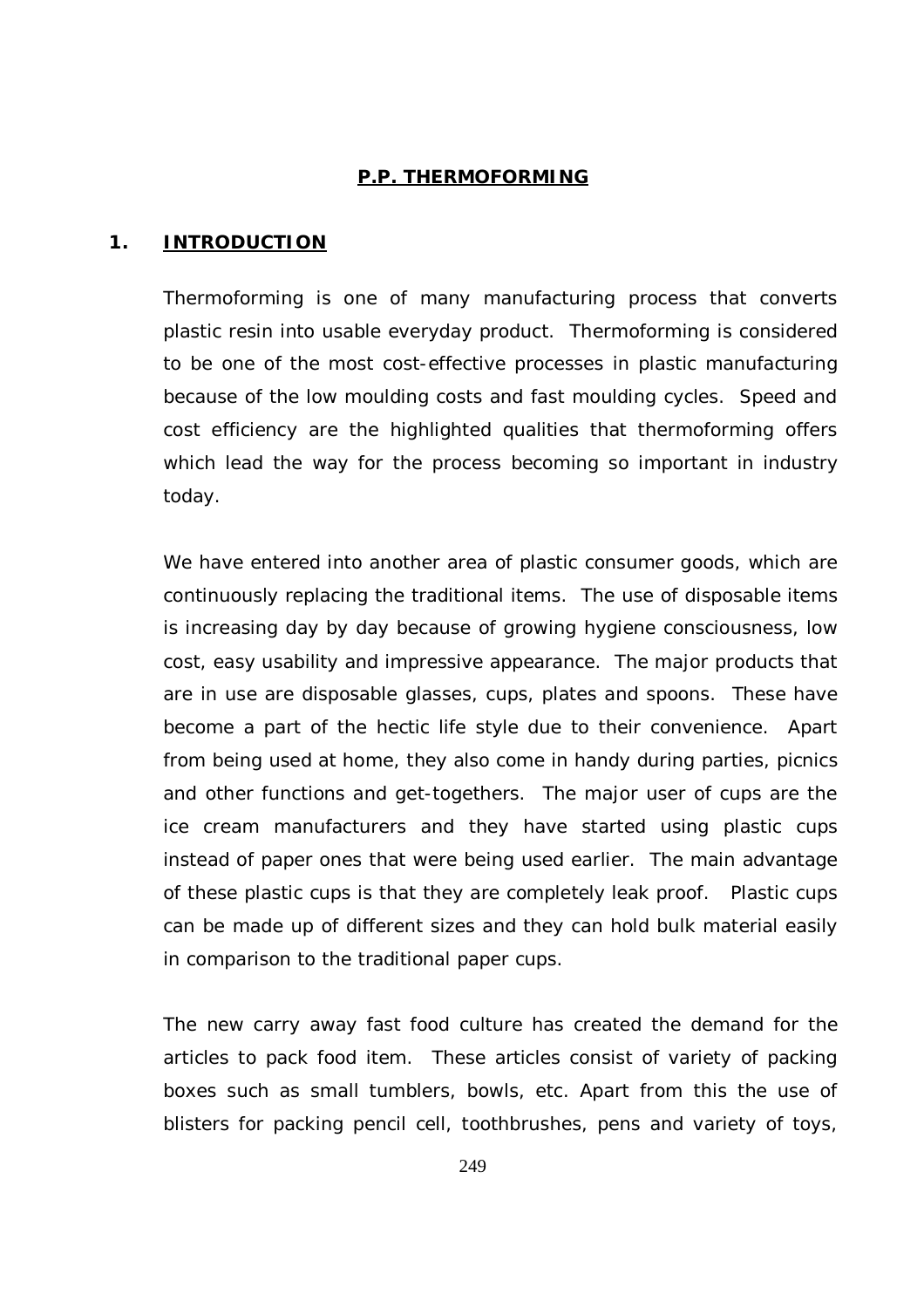etc. has also been on the rise. This is the new emerging area, which can be tapped as an ancillary support to the various products of different kind of above-mentioned products.

#### **2. MARKET POTENTIAL**

As per the Working Group Report on Petrochemicals, Ministry of Chemicals & Fertilisers, the demand of PP Sheet in India is projected to be 22 KT by 2010-11.

The consumption of PP in PP Thermoformed Cups in India in 2004-05 was 11 KT. Looking to the advantage of thermoformed product, the demand has increased in various sectors for packaging and disposable cups etc. Some of the major sectors where thermoformed products are used are Food Industries, Pharmaceutical, Electronics, Horticulture. Cosmetics, Automobile Industry etc.

#### **3. BASIS & PRESUMPTIONS**

- (i) The output capacity is taken as 100 Kgs/hr. The unit will work at 20 hrs. per day for 25 working days in a month and 300 days in a year. The output capacity may vary from machinery to machinery and the cost of machinery may also vary from supplier to supplier.
- (ii) The time period for achieving the full envisaged capacity utilisation is six months
- (iii) The labour wages are as per the prevailing rates in the market
- (iv) The rate of interest for fixed and working capital is taken as 12 per cent
- (v) The margin money requirement for this project is 30 per cent
- (vi) The pay back period of this project is 5 years
- (vii) The rate of land is taken @ Rs. 500/-per sq. mtr. and construction charges are taken @ Rs. 3500 per sq. mtr. This may also vary from place to place.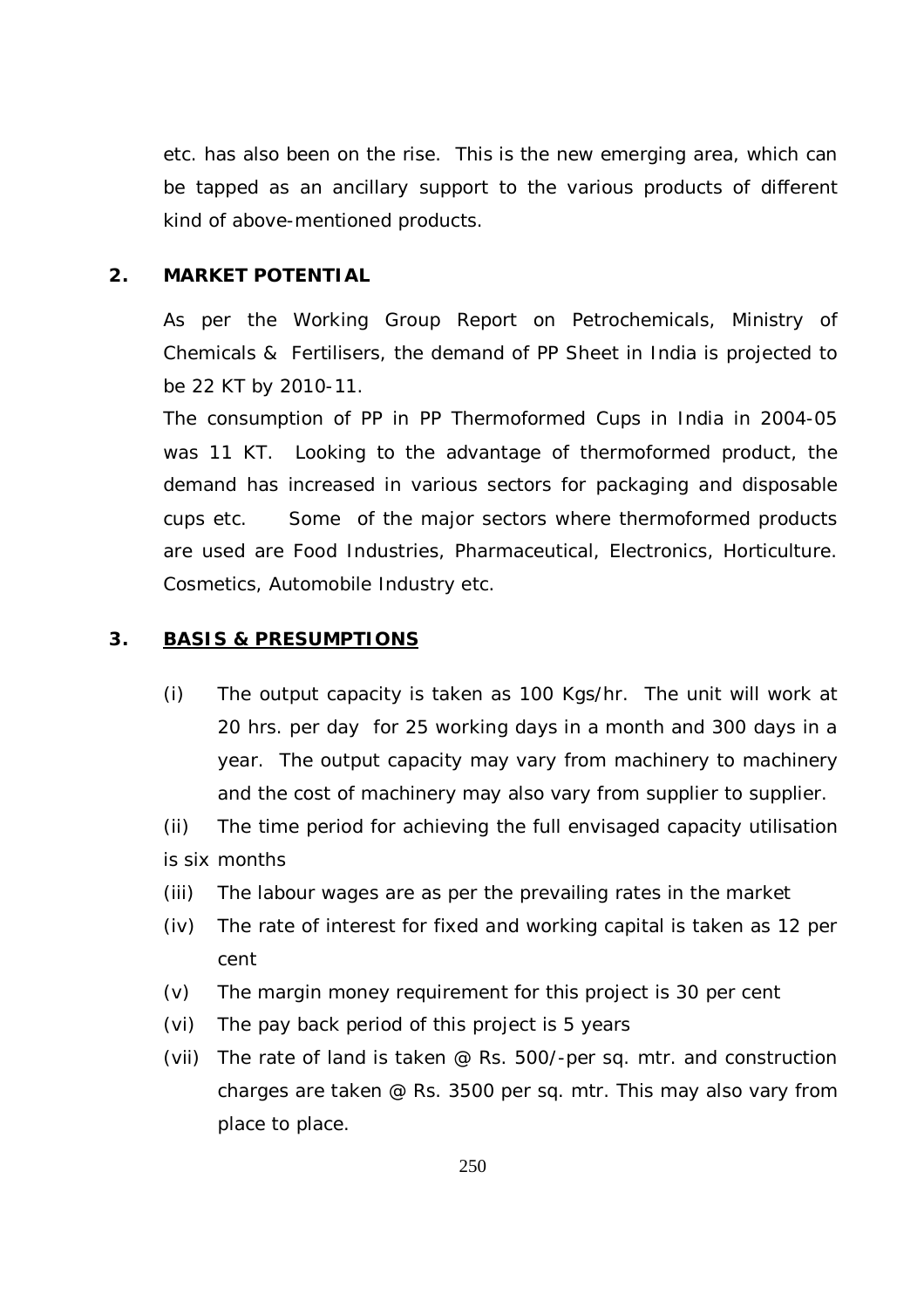(viii) The present profile has to be updated taking into prevailing cost of land, building, machinery etc. at the time of implementation of the project

#### **4. IMPLEMENTATION SCHEDULE**

| The Time requirement for preparation of Project report :                                   |           | Two          |
|--------------------------------------------------------------------------------------------|-----------|--------------|
| months                                                                                     |           |              |
| Time requirement for selection of Site                                                     |           | One month    |
| Time required for registration as Small Scale Unit                                         |           | One.         |
| Week                                                                                       |           |              |
| Time required for acquiring the loan<br>Machinery procurement, erection and commissioning: |           | Three months |
| Recruitment of labourer etc.                                                               |           | One month    |
| Trial runs                                                                                 | One month |              |

### **5. TECHNICAL ASPECT**

#### MANUFACTURING PROCESS

In the thermoforming of PP, constant air pressure and the use of a preheating oven are essential requirements of a viable process. The heating station includes two plates, each consisting of 6 transversal rows with 5 IR heating elements. The total power of each plate as well as the power of each transversal row can be adjusted. The position of the thermic screen allows adjusting the length of the exposed zone of the sheet by a multiple of the forming step.

The thermoforming station consists of two mobile tables (lower) & (upper) on which the mould, the chamber and in some cases the mobile plugs are fixed. It is possible to introduce compressed air into the chamber and to create a vacuum in the mould. The mould is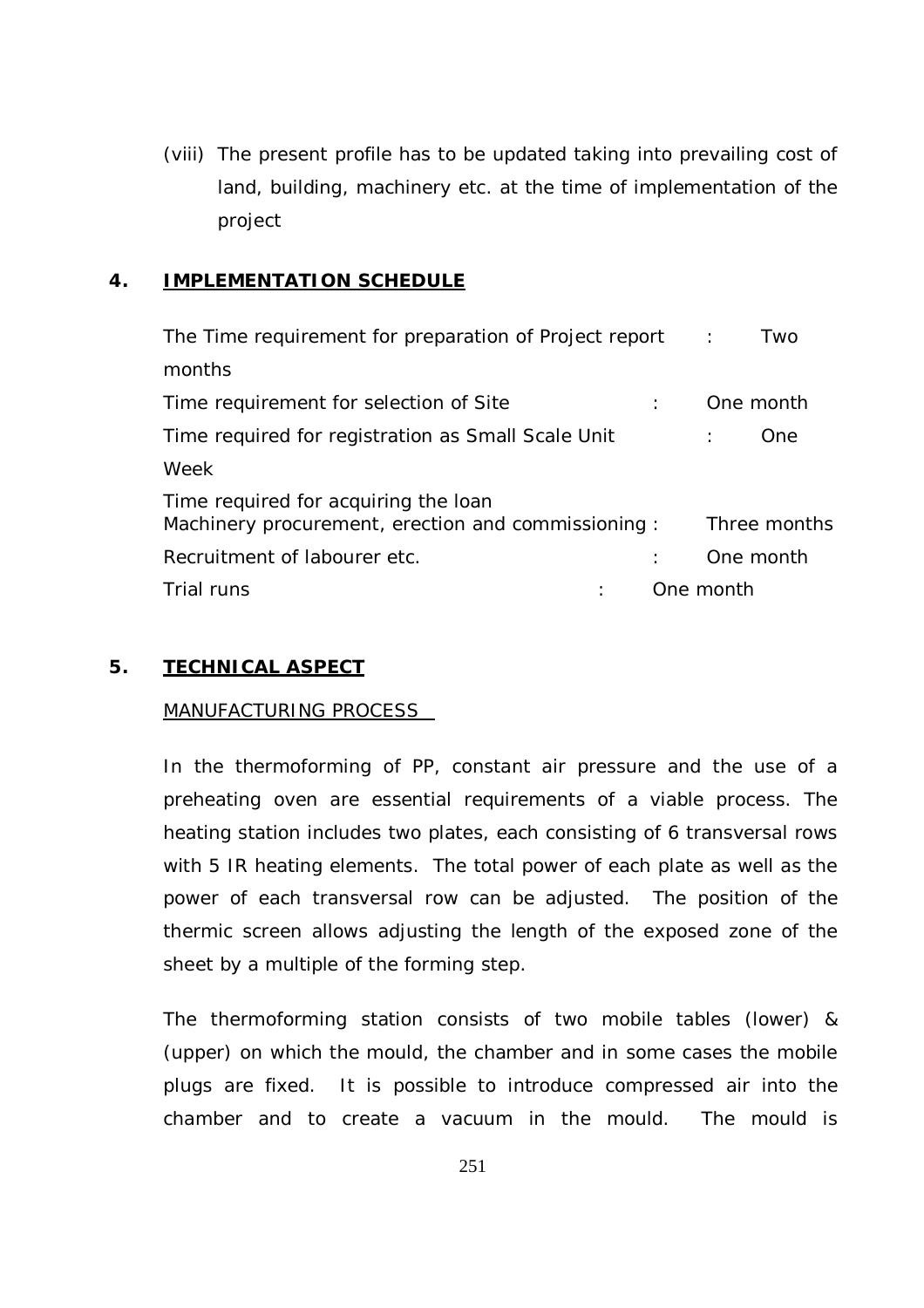thermoregulated. A measuring device allows visualizing the thermoforming cycle by measuring the pressure in the mould and in the chamber and the plug movement. On one cavity, contact sensors are installed. The cutting is a delicate operation for PP, especially when it is done after the forming station. In order to centre properly the cutting operation, the knives are mobile in relation to the frame. They are positioned with the help of TEFLON centering which lodge in the plastic cup. The knives are heated to 170 C and the clamping force must be strong in order to achieve regular cutting.

The quick cooling of the polypropylene when contacting the tool increases the consistency and the material for the contact areas. Especially during the plug displacement, the strain rates value are almost zero in the frozen areas (that means in the centre of the sheet) and the deformation is localized in the warmer zones.

Thickness profile and mechanical resistance are closely linked especially for thermoforming parts. To design a packaging component, the process conditions have to be optimized and the mechanical behavior to be calculated.

Recent experimental studies confirm that, even with Homopolymer polypropylene, well-controlled thermoforming conditions allow to form deep cups with good properties.

- Processing cycle time
- Thickness distribution
- Transparency
- Mechanical properties

The optimizations must become more efficient because it is easier to quickly test different tool designs, process parameters and polypropylene grades.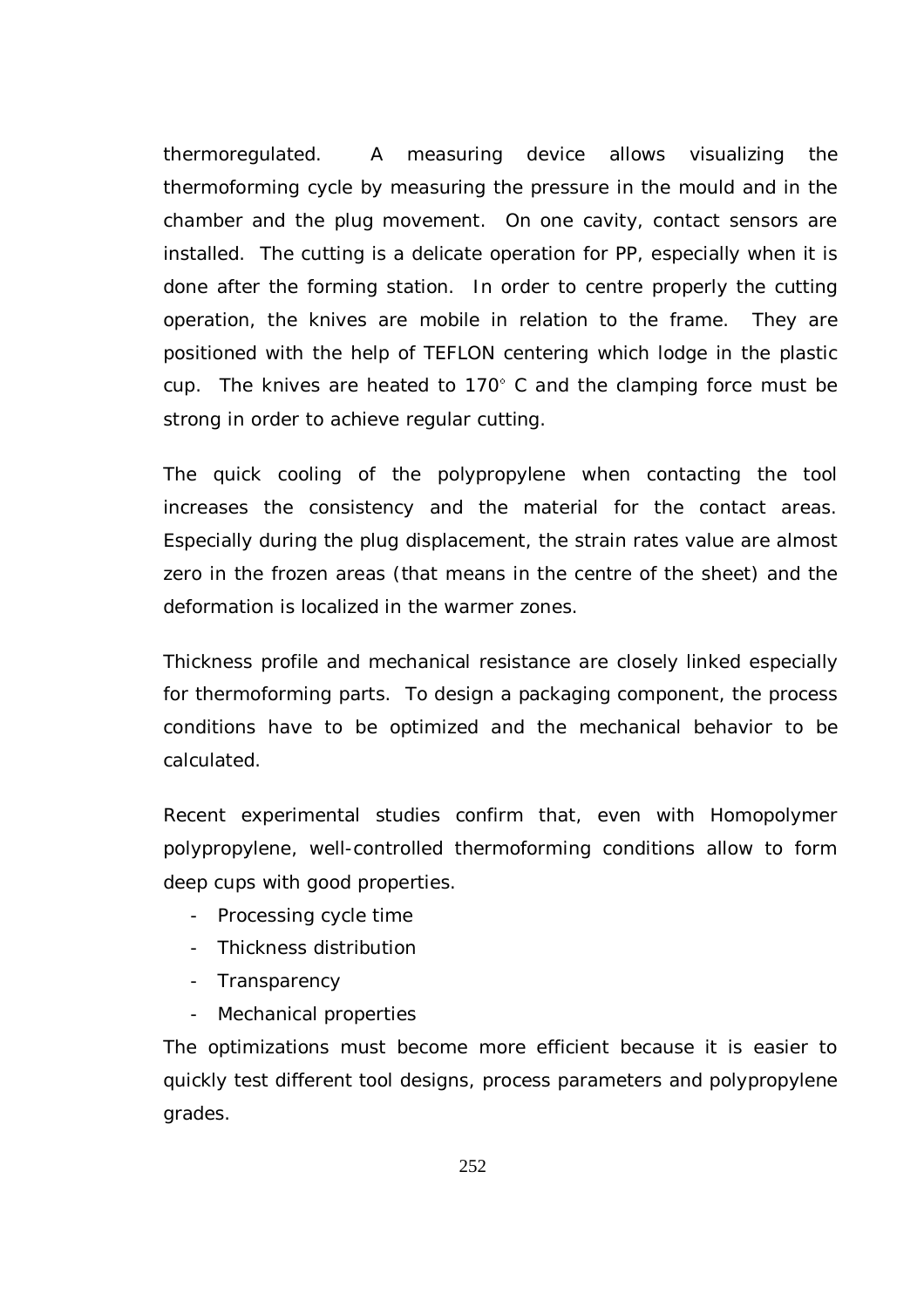## **6. QUALITY & STANDARD**

Thermoformed products are manufactured as per Customers' requirement and Specification.

# **7. PRODUCTION CAPACITY** (Per Annum**)**

- (a) Quantity (M.T.) : 600
- (b) Value (Rs.) : 6,60,00,000.00

### **8. TOTAL POWER REQUIREMENT**

Total connected load (KW) : 110

## **9. POLLUTION CONTROL MEASURES**

The unit does not create any pollution. However, a proper ventilation should be made in the processing area for the better circulation of the fresh air.

### **10. ENERGY CONSERVATION**

Entrepreneurs may select energy efficient machinery and proper planning has also to be made for saving energy in the unit.

### **11. FINANCIAL ASPECT**

### A. FIXED CAPITAL

| i)<br>(Rs.) | <u>LAND &amp; BUILDING:</u> | Area sq. mtrs. Rate Rs. per Sq. mtr. |         |             |
|-------------|-----------------------------|--------------------------------------|---------|-------------|
|             | Land                        | 300                                  | 500     | 1,50,000.00 |
|             | <b>Building</b>             | 200                                  | 3500    | 7,00,000.00 |
|             |                             |                                      | Total : | 8,50,000.00 |
|             |                             |                                      |         |             |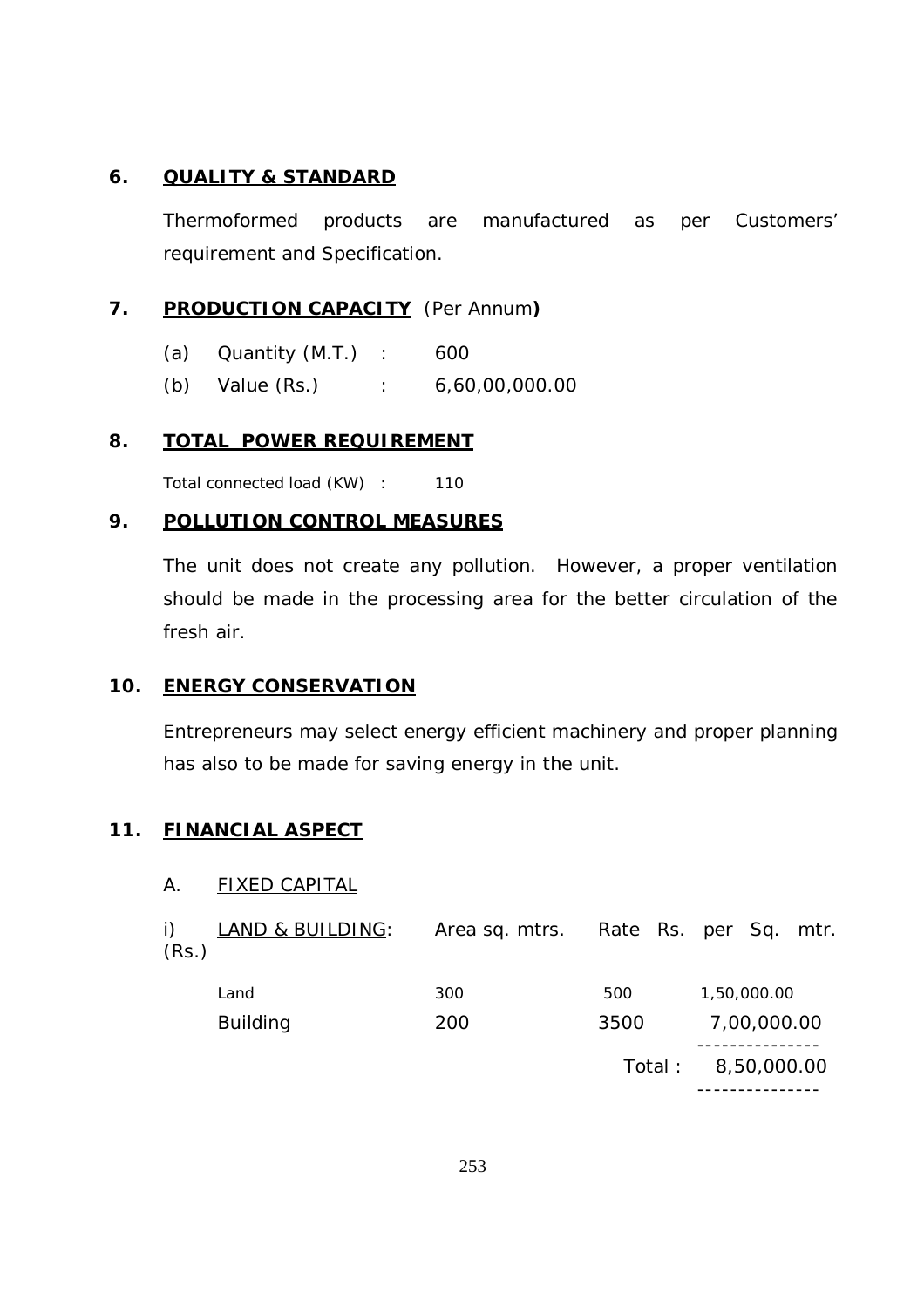# ii) MACHINERY & EQUIPMENT:

| (Rs.) | <u>Sr. No</u> .               | Description of machines                                                  |   | Qty.(Nos.)     |
|-------|-------------------------------|--------------------------------------------------------------------------|---|----------------|
|       | (a)                           | <b>Production Unit</b>                                                   |   |                |
|       |                               | i) Automatic Thermoforming Machine                                       |   | 1              |
|       |                               | 2,50,00,000.00                                                           |   |                |
|       |                               | ii) Chilling Plant                                                       |   |                |
|       | 5,00,000.00                   |                                                                          |   |                |
|       | 9,00,000.00                   | iii) Four Colour Dry Offset Printing<br>machine with automatic unloading |   | 1              |
|       |                               | iv) Air Compressor                                                       | 1 | 2,00,000.00    |
|       |                               | v) Scrap Grinder                                                         |   | 1              |
|       |                               | 1,00,000.00                                                              |   |                |
|       | (b)                           | Testing Equipment & Other Accessories                                    |   |                |
|       | 1,00,000.00                   |                                                                          |   |                |
|       | 26,80,000.00<br>$(a)$ & $(b)$ | (c) Electrification & Installation $\varnothing$ 10% of cost & machinery |   |                |
|       | 1,20,000.00                   | (d) Pre-operative expenses                                               |   |                |
|       | 2,96,00,000.00                | Total cost of machinery & equipment (a to d)                             |   |                |
|       |                               | (e) Cost of Moulds & Dies                                                |   |                |
|       | 6,00,000.00                   |                                                                          |   |                |
|       | 3,00,000.00                   | (f) Cost of Office Equipment/Furniture/Computers etc.                    |   |                |
|       |                               | Total:                                                                   |   | 3,05,00,000.00 |
|       | 3,13,50,000.00                | Fixed Capital $= (i) + (ii) = 8,50,000 + 3,05,00,000$                    |   |                |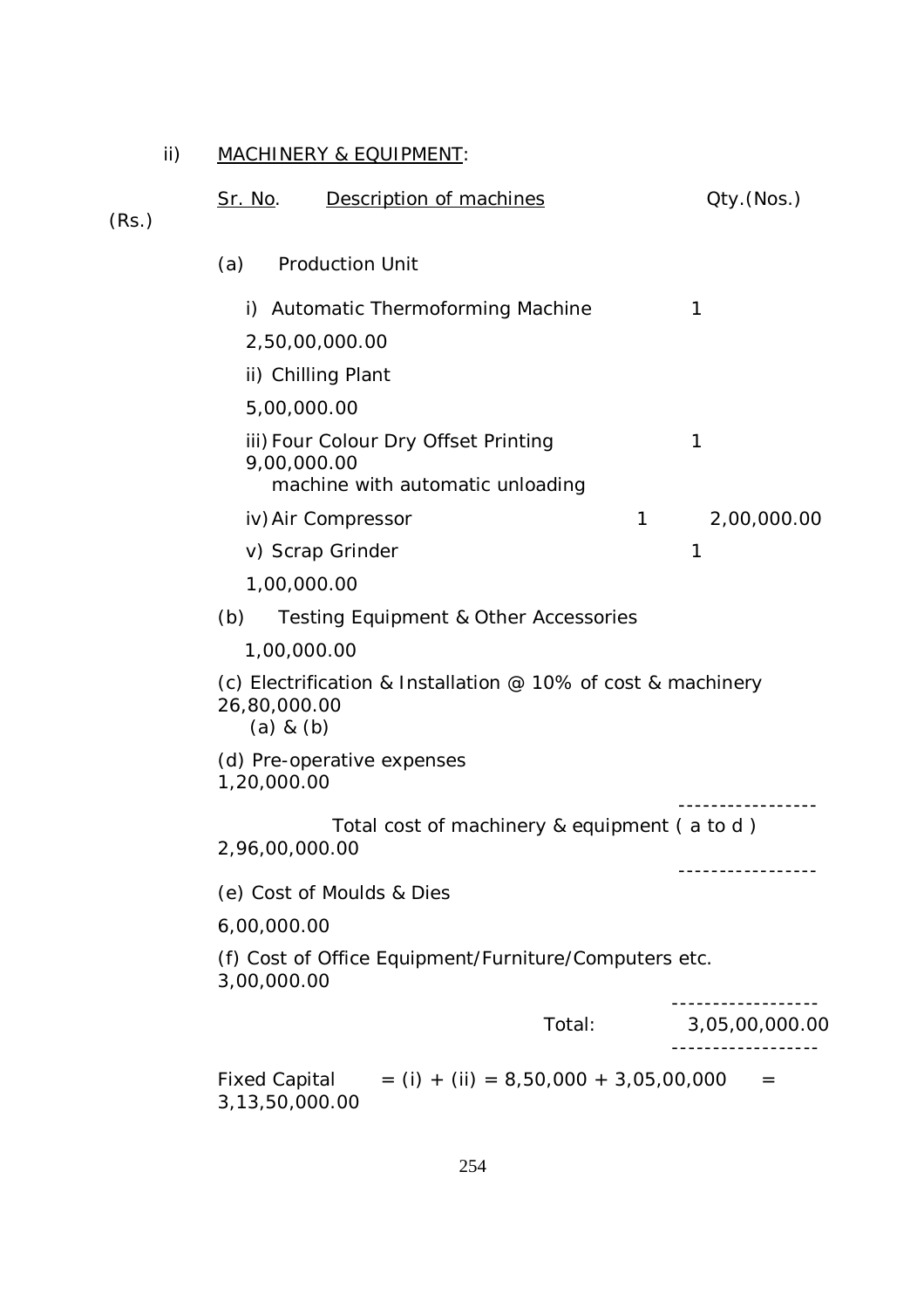# B. WORKING CAPITAL

# i) Staff and Labour (Per Month)

|           | Designation                                            | Nos.           | Salary (Rs.)         | (Rs.)         |
|-----------|--------------------------------------------------------|----------------|----------------------|---------------|
|           | Production Engineer/Manager                            | 1              | 10,000.00            | 10,000.00     |
|           | Sales Executive                                        | $\mathbf{1}$   | 5,000.00             | 5,000.00      |
|           | Accountant-cum-Store Keeper                            | 1              | 4,000.00             |               |
| 4,000.00  |                                                        |                |                      |               |
|           | Watchman                                               | $\overline{2}$ | 3,000.00             | 6,000.00      |
|           | <b>Skilled Workers</b>                                 | 3              | 3,500.00             | 10,500.00     |
|           | Helpers                                                | 3              | 3,000.00             | 9,000.00      |
|           |                                                        |                |                      | 44,500.00     |
|           |                                                        |                |                      |               |
| 4,450.00  |                                                        |                | Total:<br>Or Say Rs. | 48,950.00     |
| 49,000.00 |                                                        |                |                      |               |
| ii)       | Raw Material (Per Month)<br>(Rs.)                      |                | Qty. (M.T.)          | Rate Rs./M.T. |
|           | P.P. Granules<br>37,50,000.00                          | 50             | 75,000               |               |
| iii)      | Utilities (per month):                                 |                |                      | (Rs.)         |
|           | a)<br>Power                                            |                |                      | 1,65,000.00   |
|           | (60% utilisation x 110 KW x 500 hrs. x Rs. 5 per unit) |                |                      |               |
|           | b)<br>Water                                            |                |                      |               |
| 2,000.00  |                                                        |                |                      |               |
|           |                                                        |                |                      |               |

255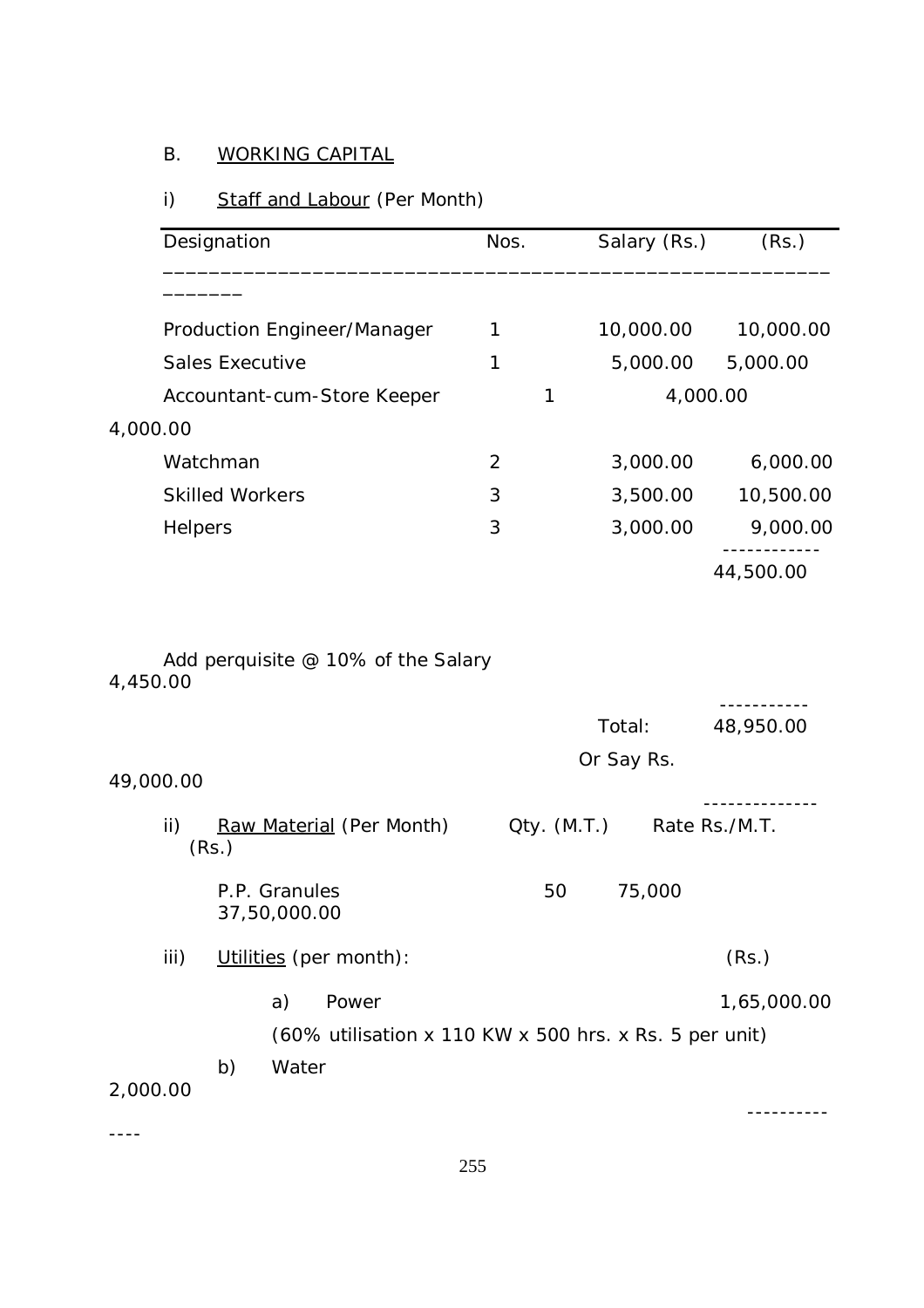|     |      |                  |                                          | Total: | 1,67,000.00<br>---------           |
|-----|------|------------------|------------------------------------------|--------|------------------------------------|
|     | iv)  |                  | Other Contingent Expenses (Per month)    |        | (Rs.)                              |
|     |      | SSS)             | Repairs and Maintenance                  |        |                                    |
|     |      |                  | 2,000.00                                 |        |                                    |
|     |      | ttt)             | <b>Transportation Charges</b>            |        | 5,000.00                           |
|     |      |                  | uuu) Postage and stationery              |        | 1,000.00                           |
|     |      |                  | vvv) Telephone/Fax/Computer              |        |                                    |
|     |      |                  | 2,000.00                                 |        |                                    |
|     |      |                  | www)Consumable Stores                    |        |                                    |
|     |      |                  | 1,000.00                                 |        |                                    |
|     |      |                  | xxx) Advertisement & Publicity           |        |                                    |
|     |      |                  | 2,000.00                                 |        |                                    |
|     |      |                  | yyy) Insurance                           |        | 10,000.00                          |
|     |      | ZZZ)             | Miscellaneous Expenses<br>2,000.00       |        |                                    |
|     |      |                  |                                          | Total: | 25,000.00<br>. _ _ _ _ _ _ _ _ _ _ |
| 12. |      |                  | <b>TOTAL WORKING CAPITAL (Per Month)</b> |        | (Rs.)                              |
|     | i)   |                  | Staff and Labour                         |        | 49,000.00                          |
|     | ii)  |                  | Raw Material                             |        |                                    |
|     |      | 37,50,000.00     |                                          |        |                                    |
|     | iii) | <b>Utilities</b> |                                          |        | 1,67,000.00                        |
|     | iv)  |                  | Other Contingent Exp.                    |        | 25,000.00                          |
|     |      | --------         |                                          | Total: | 39,91,000.00                       |
|     |      |                  | Working Capital for 3 months             |        | 1, 19, 73, 000. 00                 |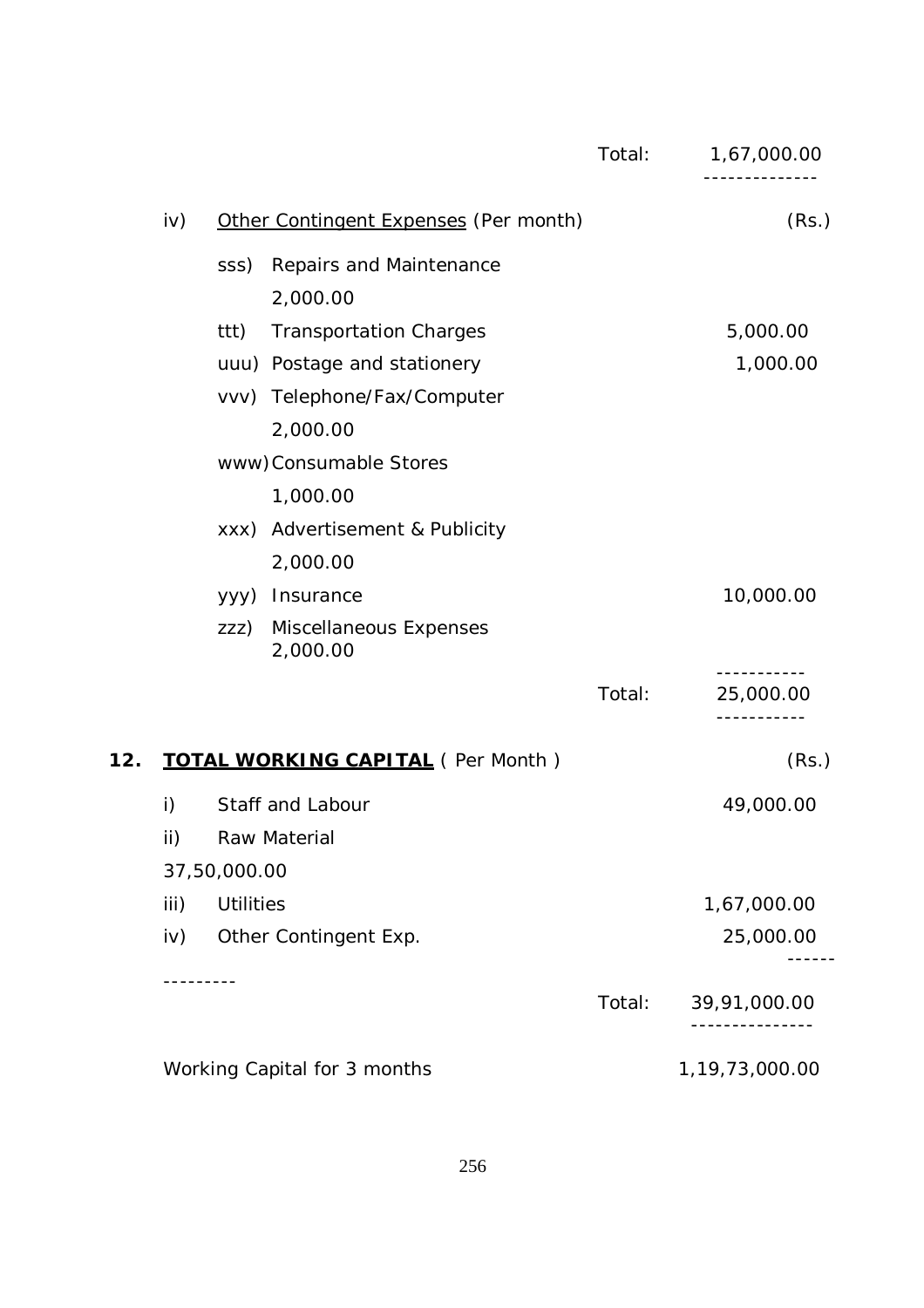# **13. TOTAL CAPITAL INVESTMENT** (Rs.)

A. Fixed Capital

3,13,50,000.00 B. Working Capital for 3 months

1,19,73,000.00

|     |                                                                                                                                                     |                |                                            |                   |     | Total:     | 4,33,23,000.00 |
|-----|-----------------------------------------------------------------------------------------------------------------------------------------------------|----------------|--------------------------------------------|-------------------|-----|------------|----------------|
| 14. |                                                                                                                                                     |                | <b>FIANCIAL ANALYSIS</b>                   |                   |     |            | (Rs.)          |
|     | Α.                                                                                                                                                  |                | Cost of Production (per year) (300 days)   |                   |     |            |                |
|     |                                                                                                                                                     | (a)            | <b>Total Recurring Cost</b>                |                   |     |            |                |
|     |                                                                                                                                                     | 4,78,92,000.00 |                                            |                   |     |            |                |
|     |                                                                                                                                                     | (b)            | Depreciation on building @ 5%              |                   |     |            |                |
|     |                                                                                                                                                     | 35,000.00      |                                            |                   |     |            |                |
|     |                                                                                                                                                     | (c)            | Depreciation on machinery& equipment @ 10% |                   |     |            |                |
|     |                                                                                                                                                     |                | 29,60,000.00                               |                   |     |            |                |
|     | Depreciation on Dies, Moulds & office equipment<br>(d)<br>1,80,000.00<br>@ 20%<br>Interest on total Capital Investment @ 12%<br>(f)<br>51,98,760.00 |                |                                            |                   |     |            |                |
|     |                                                                                                                                                     |                |                                            |                   |     |            |                |
|     |                                                                                                                                                     |                |                                            |                   |     | Total:     | 5,62,65,760.00 |
|     |                                                                                                                                                     |                |                                            |                   |     | Or say Rs. |                |
|     | 5,62,66,000.00                                                                                                                                      |                |                                            |                   |     |            |                |
|     | <b>B.</b>                                                                                                                                           |                | Sales/Turn over (per year)                 |                   |     |            |                |
|     |                                                                                                                                                     | <u>Item</u>    |                                            | <u> Oty ( MT)</u> |     | Rate (MT)  | Value $(Rs.)$  |
|     |                                                                                                                                                     |                | P.P. Thermoforming items<br>6,60,000.00    |                   | 600 | 1,10,000   |                |
|     | C.                                                                                                                                                  |                | Net Profit (Per year)                      |                   |     |            |                |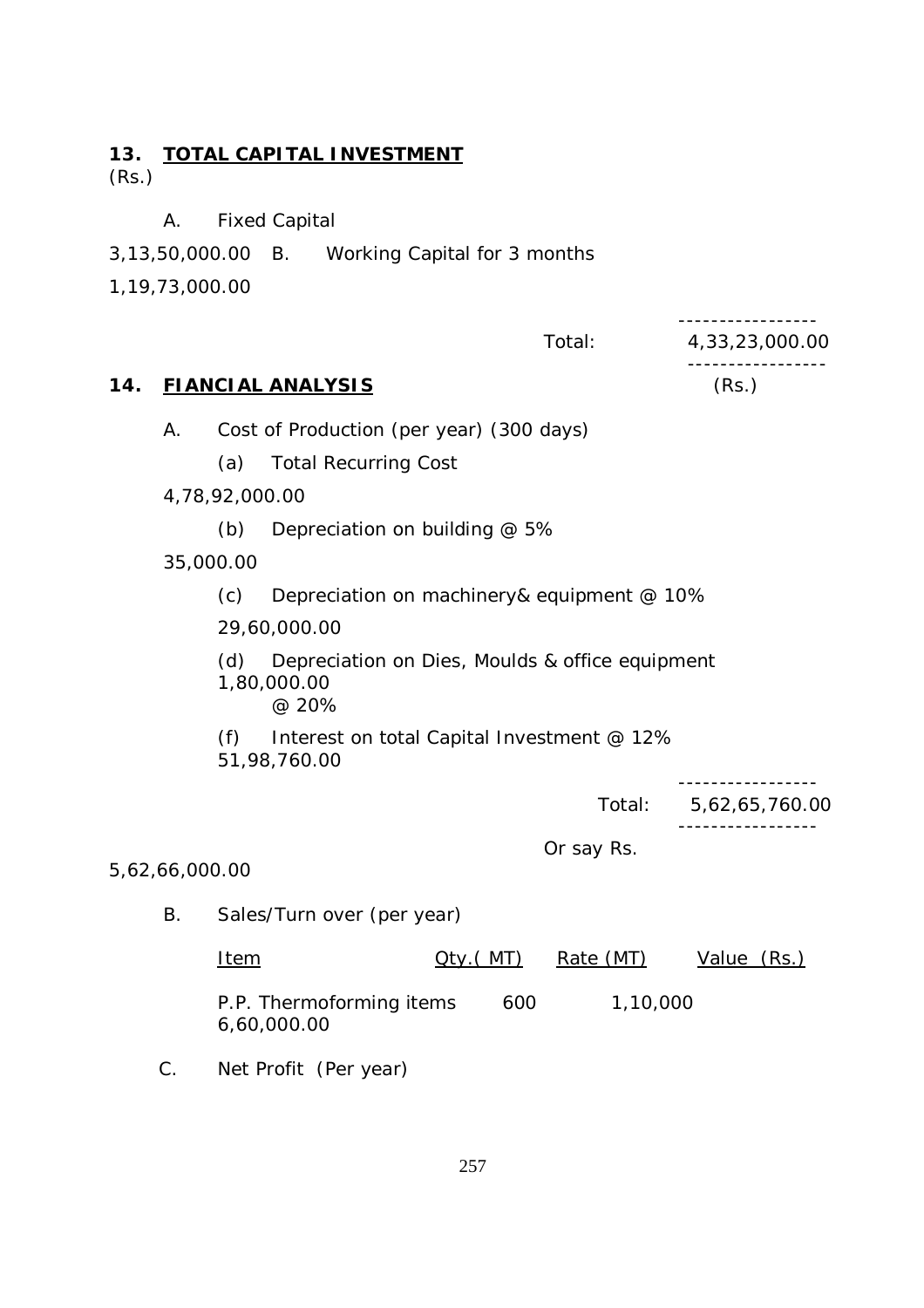|                    |                      |     | Sales $(Rs)$ – Cost of Production $(Rs.)$                         | $=$ | Profit |
|--------------------|----------------------|-----|-------------------------------------------------------------------|-----|--------|
|                    | (Rs.)                |     |                                                                   |     |        |
| 97,34,000.00<br>D. | 6,60,00,000          |     | $-5,62,66,000$                                                    |     | $=$    |
|                    | Net Profit Ratio $=$ |     | Net Profit x 100<br>Sales                                         |     |        |
| %                  |                      | $=$ | $97,34,000 \times 100$                                            | $=$ | 14.74  |
|                    |                      |     | 6,60,00,000                                                       |     |        |
| E.                 | Rate of Return       |     | <u>Net Profit x 100</u><br>$=$<br><b>Total Capital Investment</b> |     |        |
| %                  |                      | $=$ | 97,34,000 x 100                                                   | $=$ | 22.46  |
|                    |                      |     | 4, 33, 23, 000                                                    |     |        |
|                    |                      |     |                                                                   |     |        |

| F. |                | <b>Break-even Point</b>                                                |             |
|----|----------------|------------------------------------------------------------------------|-------------|
|    |                | Fixed Cost (Per Year)                                                  | Rs.         |
|    | a)             | Depreciation on Building @ 5%                                          |             |
|    |                | 35,000.00                                                              |             |
|    | b)             | Depreciation on Machinery & Equipment @ 10%                            |             |
|    |                | 29,60,000.00                                                           |             |
|    | $\mathsf{C}$ ) | Depreciation on Moulds/Dies & Office Equipment<br>1,80,000.00<br>@ 20% |             |
|    | d)             | Insurance                                                              | 1,20,000.00 |
|    | e)             | Interest on total capital investment                                   |             |
|    |                | 51,98,760.00                                                           |             |
|    | f)             | 40% of salary and wages                                                |             |
|    |                | 2,35,200.00                                                            |             |
|    |                |                                                                        |             |
|    |                |                                                                        |             |